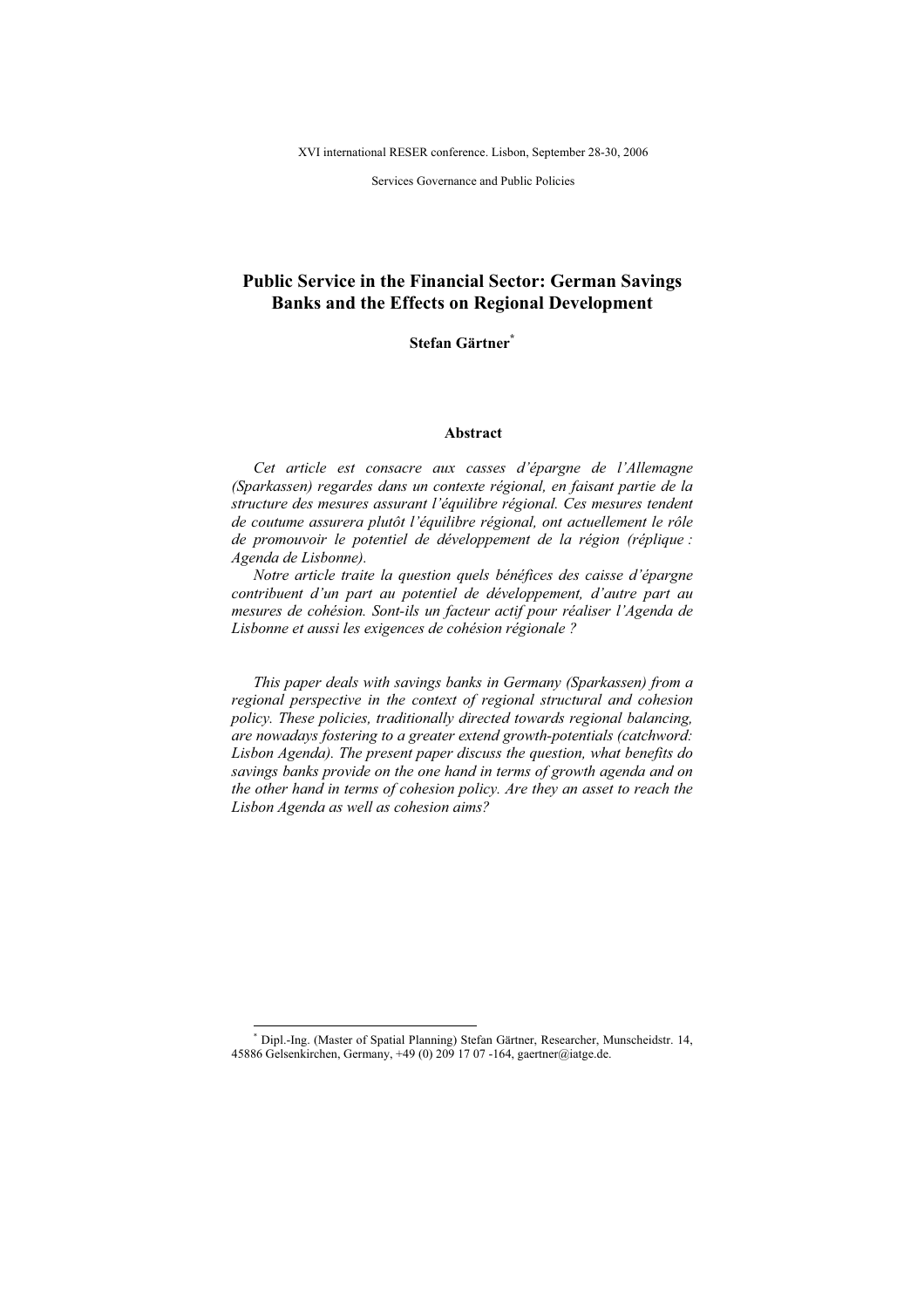Services Governance and Public Policies

## Introduction

In recent years a variety of different concepts and ideas for regional development have been developed, which emphasize the role of regions, each with its specific worldwide competitive advantages. They are best known under the term Cluster concept (Porter, 1993, 1999; Rehfeld, 1999). These new approaches are well accepted by regional economic scientists and increasingly also by regional, national and European policymakers. The crucial point of these policies is the claim that competitive competencies in regions do matter for receiving public funding, and as in consequence public money does not go to the poorest regions. The concept even found its way into cohesion policy in order to support disadvantaged regions by promoting "clusters"– even if there are no sustainable potentials to be successful in the international competition of regions.

Therefore, the overall question has to be answered whether these approaches lead to a balance of regional wealth or to increasing regional disparities. Are these concepts appropriate for structural policy, implying cohesion?Or do the back-wash-effects, like already discussed in terms of the polarisation theory (Myrdal, 1969), make poor regions even poorer (Dybe, 2003)?

Germany has a unique system of decentralized public savings banks bounded to the regional level by public law. This means that the reinvestment of the accounted savings (e.g. savings books) has to take place in each banks'own territory – city or region – and they are therefore stabilizing the regional economic development. Thus banks could play a vital role in economic regional development in their own interest and therefore be a part of the spatial innovative system in Germany. But the question arises whether savings banks do promote regional economic development in their daily work: on the one hand their regional ties could lead to negative impacts in concerning a balanced regional development, fostered by a stronger effort in regions with a higher prosperity. On the other hand it might be possible that savings banks are as successful in poor or peripheral regions as in wealthy territories due to stronger relationship to their customer. This leads to the question whether savings banks have an amplifying effect by supporting poorer regions less than in prosperous ones or if they have an effect as a kind of a "perpetuum mobile" in the sense of cohesion policy by supporting the poorest regions without needing public money.

## Regional Cohesion Policy

Cohesion, or rather regional structural policy in Germany is a multilevel-policy, executed at national level, the regional (federal) states, as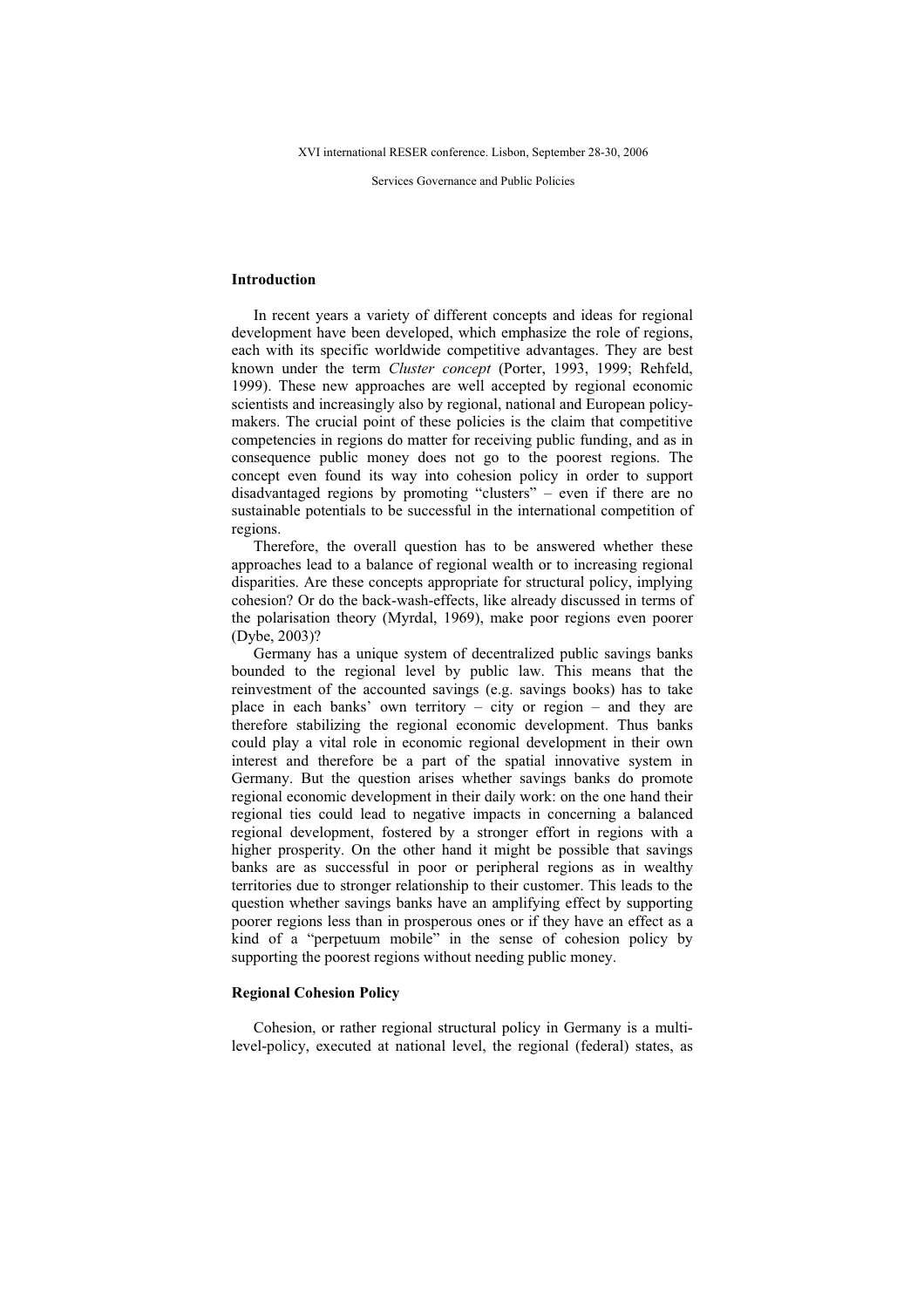Services Governance and Public Policies

well as sub-regional and local bodies. At the higher levels these actions are motivated by the aim of regional cohesion, like the structural policy of the EU (top-down-policy). But despite this fact all regions, even the prosperous ones, in addition have their own individual economic development policies to promote local economy and to supply the region with workplaces, commercial infrastructures, taxes etc (bottom-uppolicy). In Germany regional/local economic support is offered at the city or "Kreis" (similar to the counties in Anglo-Saxon countries) level as a public service.

Structurally weaker regions depend on help from the higher bodies: the federal and the national states as well as the EU. If they want to participate in the offered programs, they have to adapt to the guidelines and to undertake actions at regional level, like regional networking or development of endogenous competencies. Regions or cities which are not able to meet the preconditions become disadvantaged in claiming support (Rehfeld, 1999).

This is important to know, because of a shift in regional structural or cohesion policy from balancing regional development to the "strengthen the strength" approach.

More recent approaches, namely the cluster approach, are directed towards locally available competences and potentials: everyone knows about the local concentration of businesses or small workshops in the old town parts of European or Middle Eastern cities. The spice markets in Istanbul, the textile markets in Montmartre or the craft shops in the old town of Bucharest can be mentioned here, for example. Thus, these represent local concentrations of economic activities, a "geographical cluster'' in the area. The essential advantage is that customers find a comprehensive geographically concentrated choice; a place frequented by specific suppliers, where a corresponding infrastructure exists, where the businesses are bound by a certain knowledge network and so possesses specific information. The basic principles of such so-called clusters (e.g. Rehfeld, 1999) are of course founded on advantages and the system has been further developed and have its roots in different regional economic theories (see box). Regional economics are becoming more and more aware, that concentration and specialisation is one requirement for growth. From an overall economic point of view such an approach could bring advantages, but seen from the single regions perspective, you have to take in consideration that regions can mostly benefit from these approaches where internationally competitive potential has reached a critical mass and components of a corresponding value-creating chain are located. Those conditions are most likely to be fulfilled in advanced regions. Inevitably, this is accompanied by a withdrawal from the legally based fundamental equivalence principle of regional development.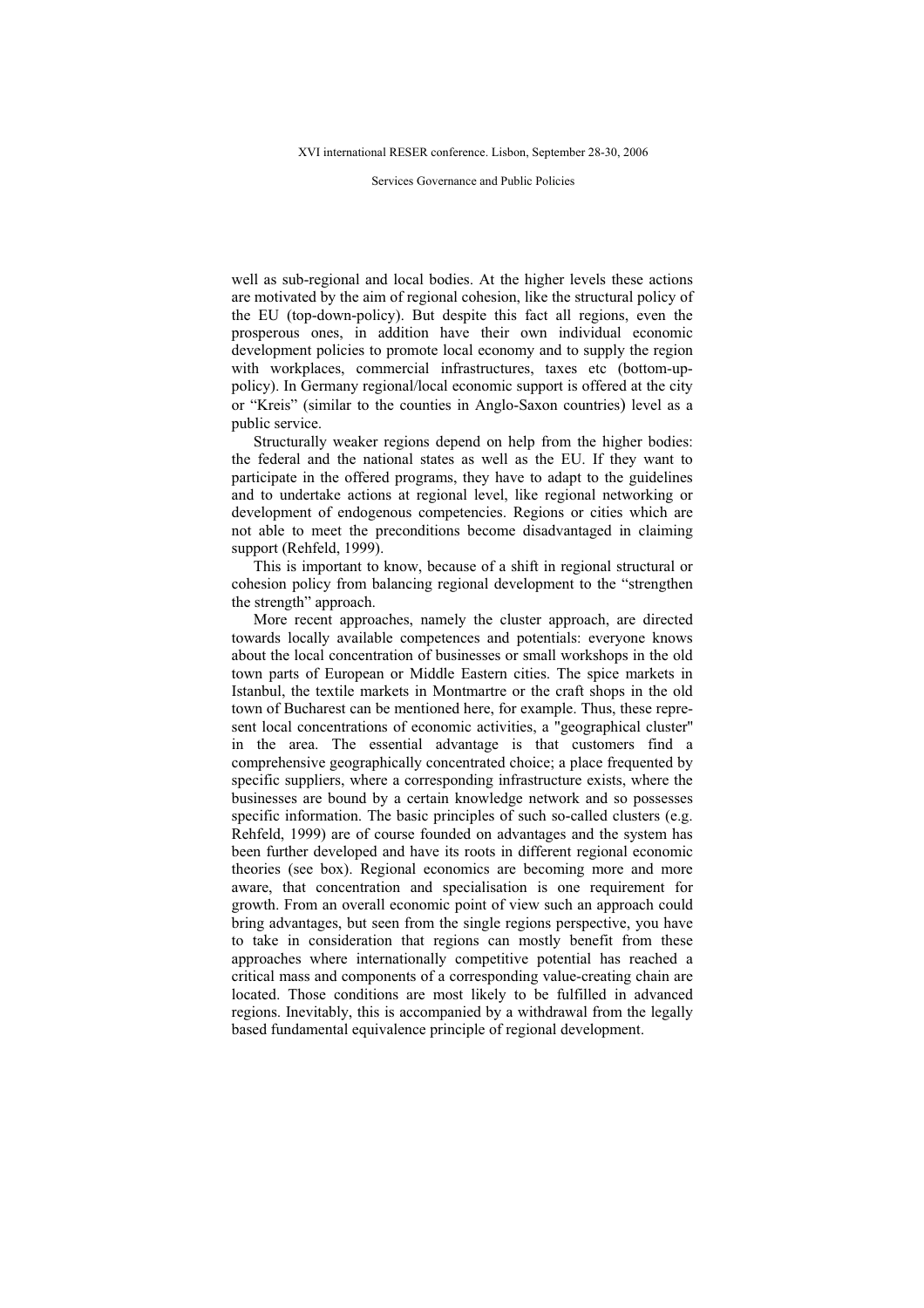Services Governance and Public Policies

# Agglomeration Advantages in Regional Development theories: A case of uneven regional development!?

Traditional neo-classical economic theories as well as the demand orientated theories inspired by Keynes, like the export-basis-theory, are growth-theories, which deduce regional development with exogenous economic factors (Hahne et Stackelberg, 1994). Accordingly, development will eventually always lead to a regional balance. New concepts appeared in the middle of the last century, like the polarisation-theory by Mydral, according to which the growth poles are distributed unequally in geographical space (Mydral, 1969, 146). Myrdal assumed that the growth poles would attract the production factors and therefore weaken the poorer regions (back-wash-effects). « A country is poor because it is poor », said Nurske (1993) in the context of underdeveloped countries. Human resources and capital are moving to the centres, where the production factors yield a higher return. Therefore cumulative growth processes will take place in the economic centres. But after  $a$  while – if the agglomeration has found its optimum – spread effects will take place, at least from the theoretical perspective, and the surroundings areas can profit through movements from the core to the periphery.

But all these models are not able to explain the economic development of regions, because the reality is much more complex and cannot be captured by theoretical models. Therefore a variety of different concepts and ideas have been developed in recent years, which define the region as an "active socioeconomic field and look at the proximity of the players, regional competencies, agglomeration (Laepple, 1999, 7) advantages etc. These concepts are discussed under different names and coming from different academic directions. Krugman e.g., as a representing economist, created the expression "New Economic Geography" (Krugmann, 1991; Schätzl, 2001, 201). Porter called it production cluster (1993). Moulaert and Sekia used the term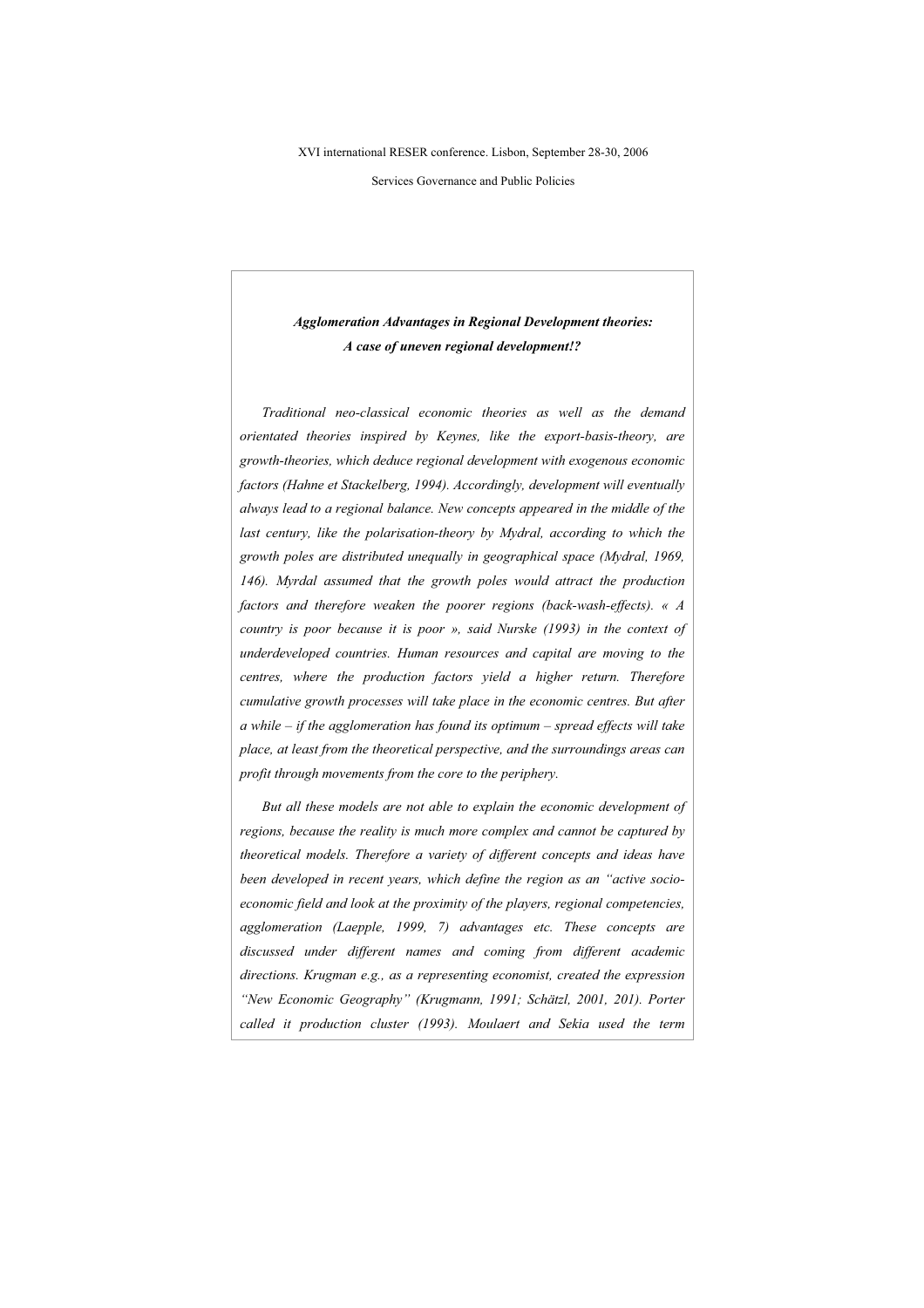Services Governance and Public Policies

"Territorial Innovation Models" as a heading for varying concepts in this context (Moulaert et Sekia, 2003). The common ideas shared by these researchers are concentration and specialisation in a spatial sense or in other words proximity, and an orientation towards endogenous interregional competitive advantages.

A new orientation towards a structural policy directed more strongly towards growth is taking place both in the EU and in Germany (and in many other OECD-States) at the federal and regional levels. Especially the European cohesion policy, which traditionally follows the aim to reduce regional disparities, is starting to shift from helping the poorest regions to an orientation towards regional strengths, which will probably increase according to the budgetary proposals for the period 2007-2013. These policies represent a major shift from traditional structural economic development programs and «places much more stress on the links between cohesion and the Lisbon agenda, arguing (...) that promoting regional competitiveness will boost the growth potential of the EU economy as a whole » (Bachtler et Wishlade, 2004: 12). Bachtler and Wishlade expect, that « there is a potential conflict between the objectives of competitiveness and cohesion »(2004, 50).

Therefore the overall question has to be answered whether these approaches do lead to a balance of regional wealth or to increasing regional disparities. Are these concepts appropriate for structural policy, implying cohesion? Or do the back-wash-effects, make poor regions even poorer? In other words, do the centripetal or the centrifugal forces prevail in regional development? Thinking consequently, it seems to be easy: Clusters need concentration and therefore spread-effects have to be avoided.

Certainly a shift in the cohesion programs in the EU and different national states toward growth agenda can be mentioned, but it is still an open question how consequently this will be applied: Since, politically, the concentration on promoting subsidies in growth regions can only be sustained with difficulty, "cluster instruments" are in reality also partly implemented in a widespread fashion, and are still distributed according to the "everyone gets a slice of the cake" principle which helps nobody at the end of the day. So both is needed: On the one hand, growth potentials should be promoted where they exist and, on the other hand, public services, especially education, should be delivered or maintained with specific instrument in weaker regions, towns and city districts in order to enable the participation in and the fostering of economic development.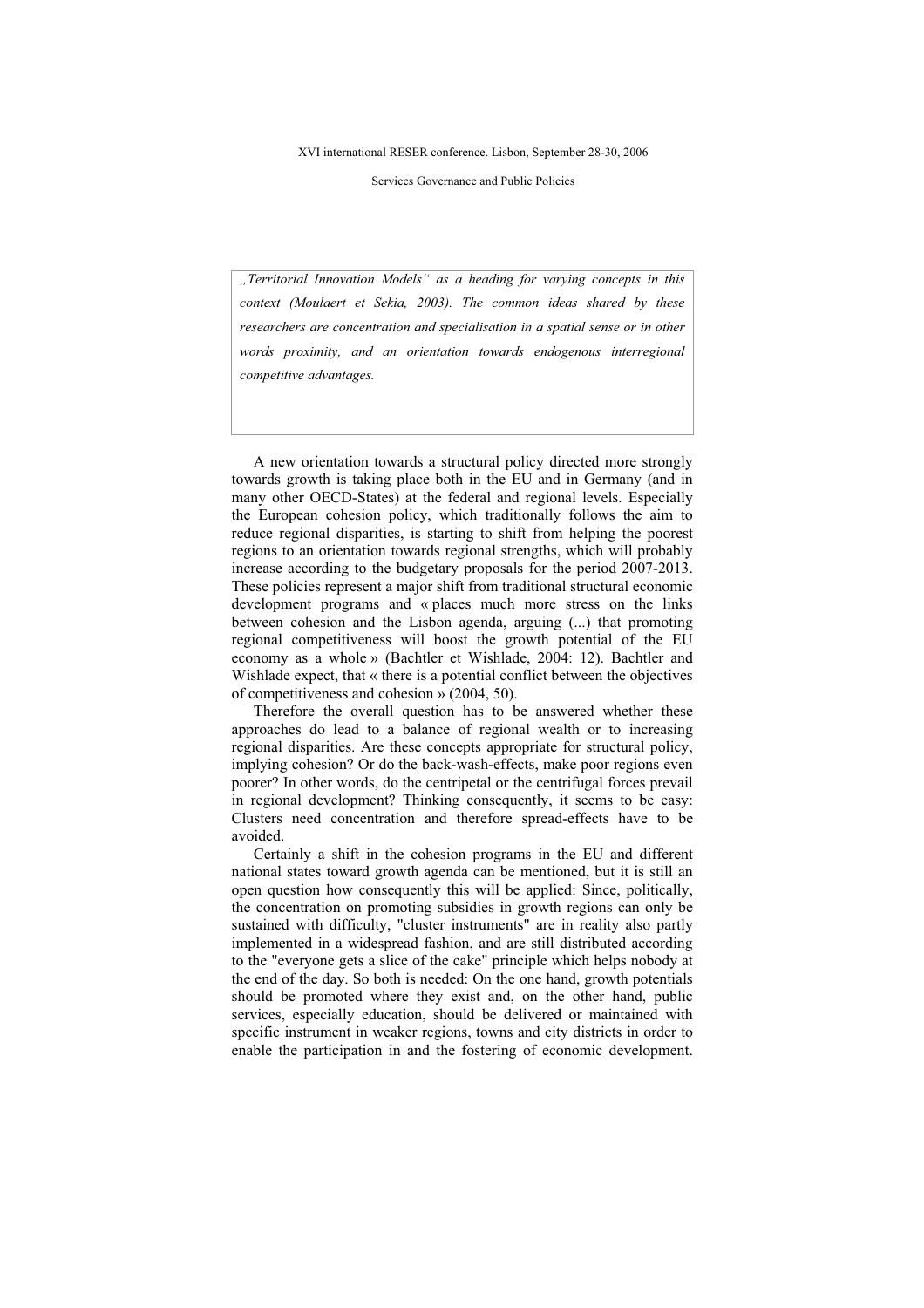Services Governance and Public Policies

For both strategies, for the growth agenda as well as the cohesion aim, regional or local actors are needed. In this context a closer look at the specific German system of public savings banks, as they are deeply involved in local and regional economy might be quite interesting. They are not only hidden champions, because of their knowledge of regional economy and the public service they offer, they are also spending the regional savings, only in the region, and are therefore reducing the capital back-wash-effect.

### The structure of savings banks

Savings banks are legal public institutes with a long tradition and have developed from the philanthropic necessity to promote the concept of saving within the poorer population into regionally oriented general banks. As legal public institutes they are bound to their responsible body, which are generally local or municipal authorities or specific purpose boards. They fulfill a variety of tasks which can be included under the concept: "public duty". The regional principle is a fundamental principle intended to ensure that the public duty is met. Loans may be allocated only to institutions, businesses and private persons in the region and, branch offices may also only be opened in the region. The objective is that money saved in the region should primarily be invested to promote the local economy and local population. The specific characteristics of savings banks are summarized in the box bellow.

Although savings banks are indeed locally independent, however, at the same time they are linked together as a kind of local system supplier in a complex financial trust based on the voluntary principle, interconnected assets, economic calculation and idealism. The savings bank financial group enables the savings banks to act flexibly and individually way as locally independent institutes and at the same time to offer cost-effective general banking services. The savings bank financial group efficiently provides specialized skills and back office support on the economy of scale principle (Gärtner, 2003, 19 ff). The savings bank financial group consists of savings banks, regional and federal associations, regional banks, public insurance groups etc., and amounts to about 670 businesses and approximately 390,000 employees with a turnover of 3.3 billion Euro and, in its own estimation, is the largest financial group in the world.

A Summary of the German Savings Bank System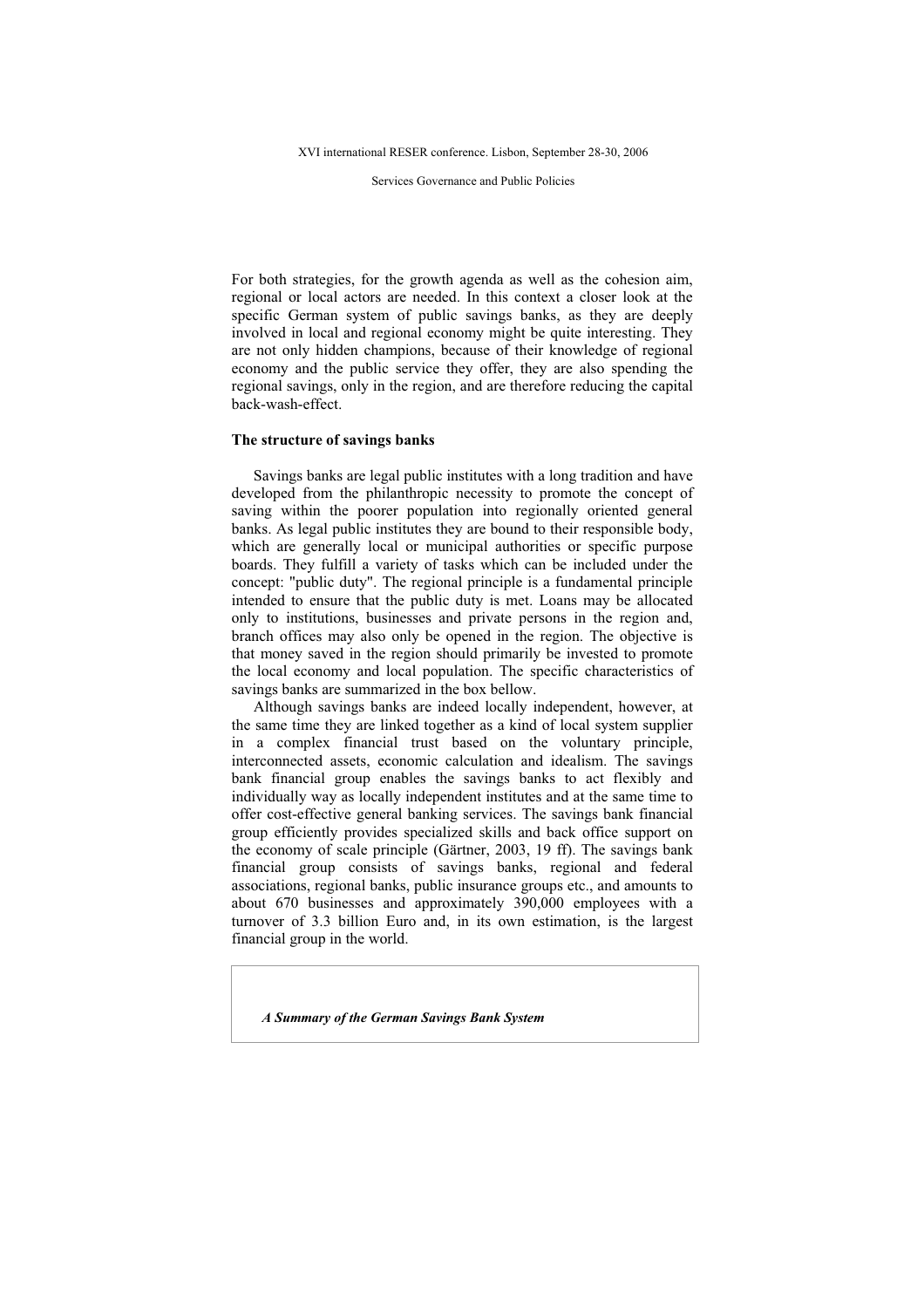Services Governance and Public Policies

Origins: At the start of the 19th century, they began to provide the poorer population with the possibility to save and earn interest and they supplied traders with capital means.

Structure: Savings banks are linked to the communities, local or municipal authorities (responsible bodies) with approximately 470 independent savings banks in a decentralized system.

Public duty: Savings banks have a public duty which is regulated at the provincial level by the savings bank laws and their statutes; therefore they cannot focus exclusively on making a profit.

EU Competition Control proceedings: In the year 2005 the legal provisions of institutional burden (local authority liability of the municipality in an internal relationship, that is to the savings bank management) and guarantor liability (external liability to third party contractors) were to be terminated.

**Regional principle:** Conduct of business is concentrated in the guarantor region. In principle, this prevents financial means flowing exclusively to growth regions which can offer better prospects for the savings

Vertical and horizontal division of labour: The division of labour between savings banks, regional and federal associations, regional banks, public insurances, etc. makes it possible for the savings banks, although small institutions, to act flexibly and independently at the local level, and at the same time to offer a cost-effective general banking service.

Three column system: Banking system based on three columns (private commercial banks, and the co-operative savings bank sector).

Area of conflict: Public duty and the orientation towards benefiting the community prevent a profit maximization strategy and enable the business policy to be directed towards the region, and at the same time the savings banks must operate in a very competitive banking market. In addition, those critical of a public banking sector keep calling for the privatization of savings banks.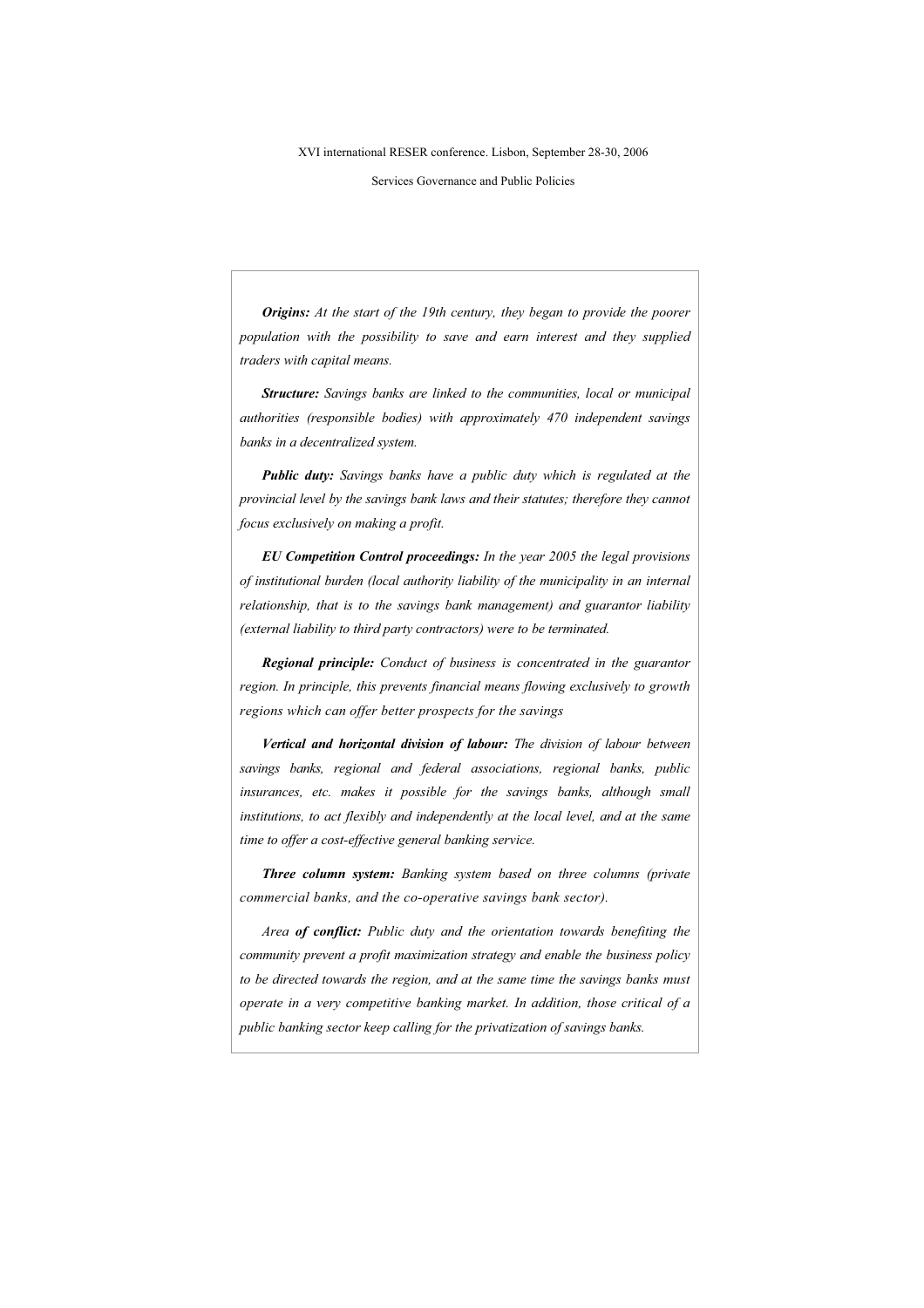Services Governance and Public Policies

(Gartner 2003: 24 ff)

#### The Significance of the Savings Banks

Liberalization, which is understood as freedom of establishment, does not threaten savings banks. Savings banks do not represent a monopoly but are in competition with private commercial and co-operative retail banks, as well as with private direct banks, internet banks, and niche banks. Instead, savings banks have to fear the political attacks of private banks, the EU Competition Commission and also, sometimes, provincial and municipal politicians. The essence of the criticism is that savings banks are not for sale and so prevent consolidation in die German banking market, the name "Savings Bank" is incorrectly protected and that the regional principle represents a regional cartel (e.g. Deutsche Bundesbank 2004: 20).

The benefits provided by savings banks are diverse and can be roughly divided up into the following four groups. Firstly, savings banks generate high local tax revenue. Secondly, they have considerable significance in providing employment and training. Thirdly, they provide important service by supporting cultural and social activities in the region through sponsorships, donations and payment of foundation dividends. The distribution of profits to local authorities and councils should not be ignored. Fourthly, and this is really their purpose: they perform an important function as financial intermediaries. They provide access to financial services for all sectors of the population and all businesses in all regions. Being nearby and knowing the customer and the market are especially important for the commercial allocation of smaller loans.

This article focuses on the application of the last mentioned service of savings banks, since their specific legal form can be justified with respect to allocation in the cases of the market failure and with respect to the precautionary principle of public goods. The other three benefits previously mentioned are positive side-effects which alone, however, would not justify public authority activity in the banking sector. A privatization and a deregulation of the savings bank law in whatever form would eliminate or limit these benefits. The advantages of savings banks as financial intermediaries in terms of banking market and structural policy will now be more extensively elaborated.

## Banking Theory, Regional Development and the role of public savings banks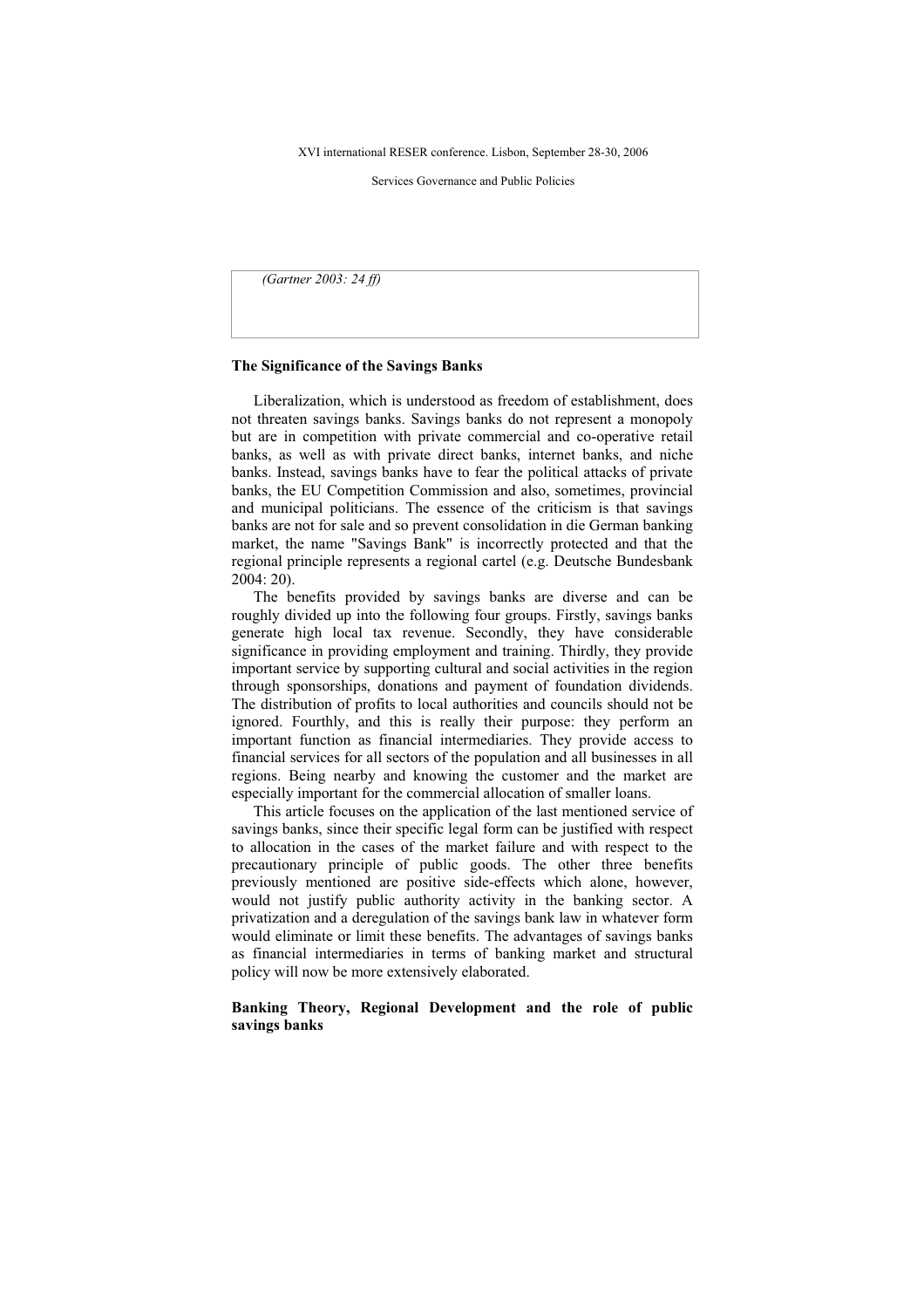Services Governance and Public Policies

The German banking market is characterized by a strict separation into three columns (private banks, public authority institutes and cooperative banks). The legal reorganization and (partial) privatization of the banking market that was extensively carried out in other European countries has not occurred in Germany (Engerer et Schrooten, 2004, 74). The German financial system is strongly bank-based. Businesses are predominantly financed by bank loans and not – as is usual in Anglo-Saxon countries – by equity or share capital.

In theory, banking and financial systems can be divided into spatial neutral and non-neutral systems (e.g. Klagge et Martin, 2005, 392). Neutral banking and financing systems can be derived from neo-classical theory. According to this, and considered from a model perspective, high competition ensures that every profitable investment receives financing independent of its location. « Thus, all market participants know whether an investment will be profitable. It implies that all profitable investment projects receive funding, and conseqeuntly that investment cannot be prevented from taking place because of a lack of finance» (Klagge et Martin, 2005, 390). Capital moves to the location offering the best possible interest return. Banking systems are efficient if the banking sector concentration is low, that is, many banks compete with each other and competition intensity is high. « This is exactly why indices of market concentration (...) play such an important role in almost all recent assessments of US and European banking markets. They are widely used in empirical work » (Fischer et Pfeil, 2004, 308).

But weaknesses in the classical financial market theories can be seen in relation to allocation efficiency, availability of credit means and the stability of financial systems. The international developments in recent years and the significant number of financial market crises have shown that privatization, liberalization and high competition intensity do not necessarily contribute to high stability in the banking and financial markets. Studies also show that « perfect competition does not inevitably provide the best results for the economy as a whole. At least in parts of their business, banks appear to operate in less than ideal-typical markets » (Deutsche Bundesbank, 2005, 107). According to newer banking theories, banking markets should, in principle, be distinguished from other markets because, firstly, information is asynchronously distributed between depositors and investors and is only incompletely available. Secondly, it is a loan business, the amount of credit, interest payments and repayments take place inter-temporally and, thirdly, it is based on confidence (e.g. Deutsche Bundesbank, 2005; Klagge et Martin, 2005; Fischer et Pfeil, 2004; Engerer et Schrooten, 2004.)

In connection with this, more recent theoretical approaches assume that markets with lower competition intensity and stable customer-bank relationships (typical house bank relationships) can lead to improved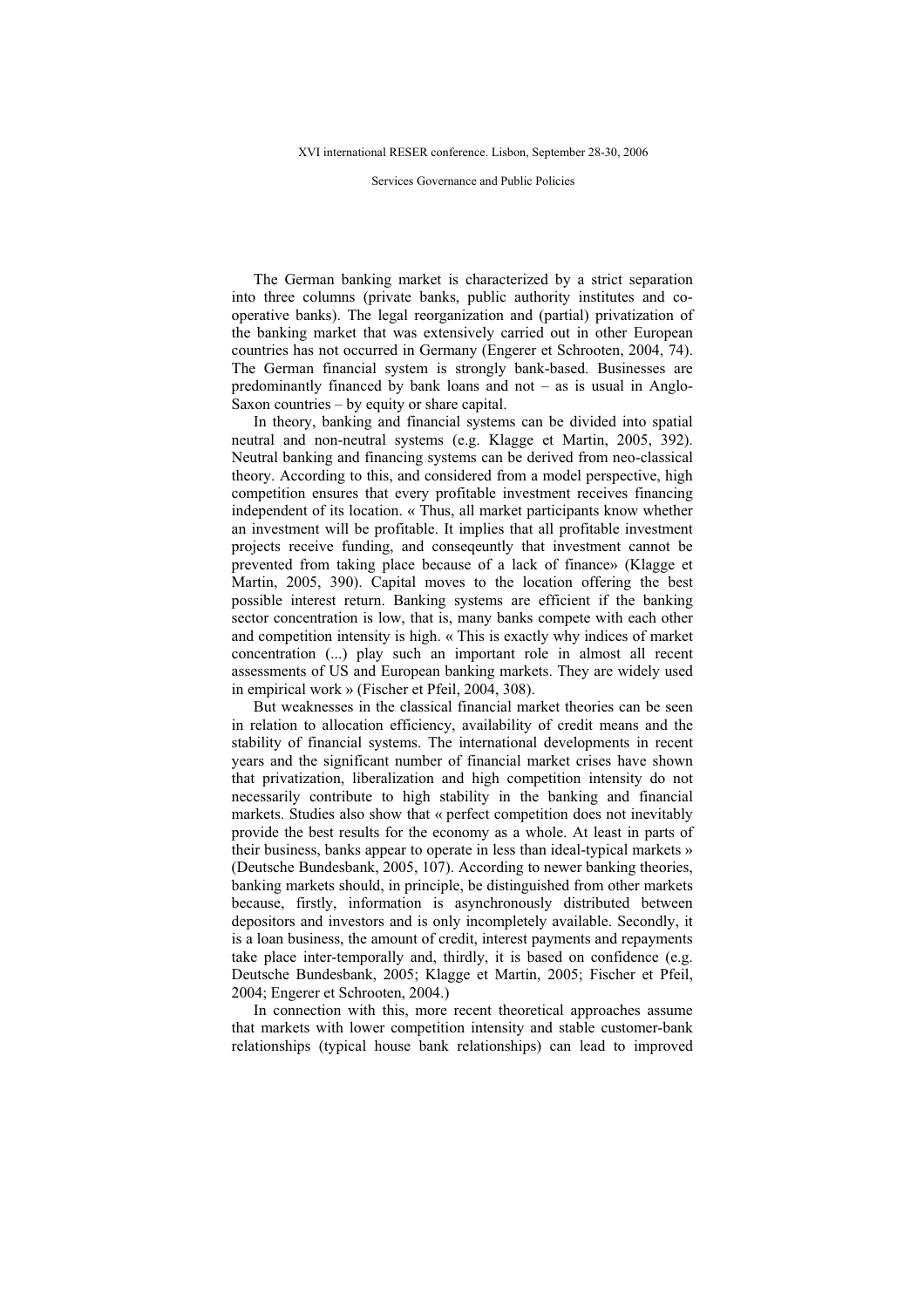Services Governance and Public Policies

credit means availability at lower prices. This particularly applies to smaller credit engagements because usually the checking effort and costs do not correlate with the size of the loan. The allocation of credit to SMBs (small and medium sized businesses) is on average not profitable because of the lower credit volumes, as long as long-term customer relationships and local knowledge do not reduce the checking effort costs and risks. Loans to startup companies bearing more risk and beein quite workintensive are usually only worthwhile if a long-term customer relationship can be anticipated (Deutsche Bundesbank, 2005, 106). Strong customerbank-relationships reduce asynchronous information, but competition in banking can induce credit rationing in the sense that potentially high quality entrepreneurs may not get funded, if banks in these markets are not investing in relationship (Cetorelli et Gambera, 2001, 621). Starting out from a banking system which is not regionally neutral, the key to credit allocation to small and medium- sized businesses consequently lies in the proximity. Therefore, for regional development an efficient banking environment is important. However, proximity to borrowers is also of central importance to banks engaged in credit dealings with SMBs in order to enable them to operate successfully.

If these theoretical model-based approaches and findings are now related to the specific German banking market structure, the following scenario results: Germany exhibits high competition intensity at the national level which can primarily be explained by the non-salability of cooperative banks and savings banks. Probably, the concentration in the German bank market will increase if savings banks are privatized. However, the competition intensity and the distribution of banks can differ regionally within a nation state, as is also the case for Germany. All private commercial banks, co-operative banks and savings banks have branches in some regions, whereas only the latter two have any significant representation in other regions. Overall, a higher concentration and lower competition intensity can also be seen at the regional level, since cooperative banks and savings banks as a rule do not compete within the own group.

If one confronts reality with the new and traditional financial theories, the picture is even more complex: on the one hand, there is the thesis that higher competition, leads to higher allocation efficiency. If the concentration indices at the national level and the reasonable bank service prices in comparison to international charges are seen, then this relationship is comprehensible for Germany. At the same time, derivations from the more recent financial and banking market science lead to the thesis that the disadvantages resulting from lower competition in the supply of credit to smaller and medium sized businesses and particularly to founders of new businesses can be (more than) compensated by the advantages of proximity and stable customer-bank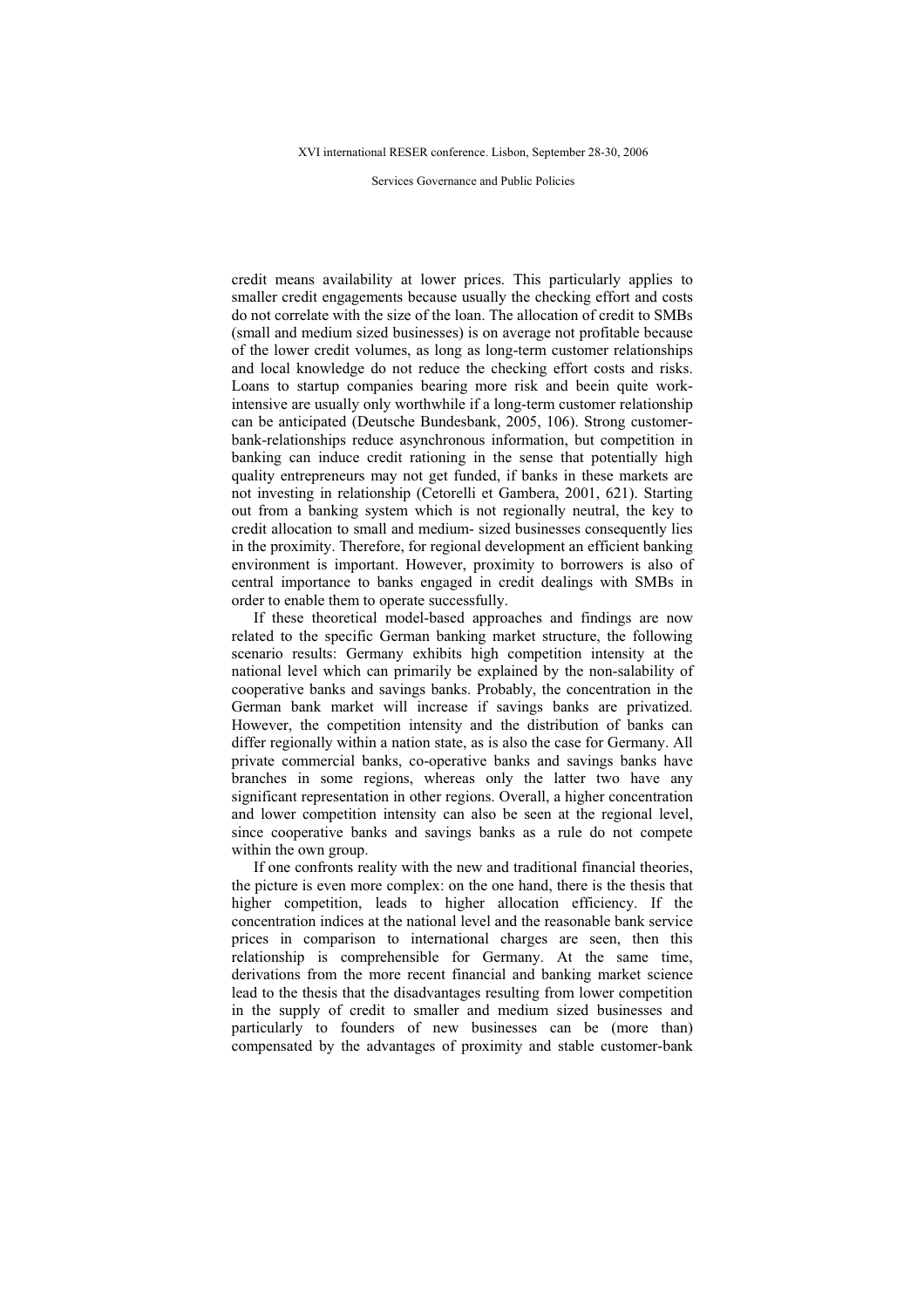Services Governance and Public Policies

relationships. This is also comprehensible considering the favorable conditions with respect to lower competition intensity at the regional level. From the viewpoint of the savings banks, it can be claimed that they ensure high competition intensity at the national level and stable bank relationships at the regional level. Further research in this area is needed, however.

#### Banking and Regional Development

Without state intervention, a regionally dissimilar development with poorer economic credit supply, i.e. a market failure, can be anticipated in some regions, as is shown by the reality in many countries and can also be shown theoretically. Thus, positive external effects occur in agglomerations that produce self-reinforcing growth at the expense of weaker peripheral regions. This can lead to a regional imbalance if there is no state steering mechanism. This can be established in the context of polarization theory, for instance (Myrdal, 1969), or New Economic Geography (Krugman, 1991), and, particularly in regard to savings banks, by Wengler, (2002, 109ff.). Numerous empirical and theoretical studies also recognise that innovations primarily occur in conurbations, especially in regions where the spread of knowledge encounters favorable conditions (Frey et Zimmermann, 2005, 7 ft).

As already mentioned in the introduction, the regional principle is an essential characteristic of savings banks which curtails capital mobility, promotes an interest in the economic development of the region and thereby contributes to a balanced regional development. Savings banks can therefore be justified in the political order.

However, neo-classical economists assume that more effective free market forces and unrestricted production factor mobility will finally produce a distribution optimum. According to this, a balance between the regions will then occur in the mid to long-term if the state does not intervene. The existence of local authority banks – which slow down capital mobility – is difficult to justify according to this concept. Thus, for example, Nürk, author of a study of the Deutsche Bank, states that (savings) means will always be brought to its most productive use and not artificially kept in a given region by the neglect of efficiency considerations, so to speak (Nürk, 1995, 22).

Therefore, the justification of savings banks is a question of the theoretical economic viewpoint: « if the aim is a policy of balance in the context of regional development, a nationwide complete coverage of the distribution of means definitely makes sense (...). If, however certain growth centers or poles are to be promoted, the means should be (supraregionally) concentrated « (Wengler, 2001, 299). In the context of a structural policy traditionally directed towards balancing, newer structure-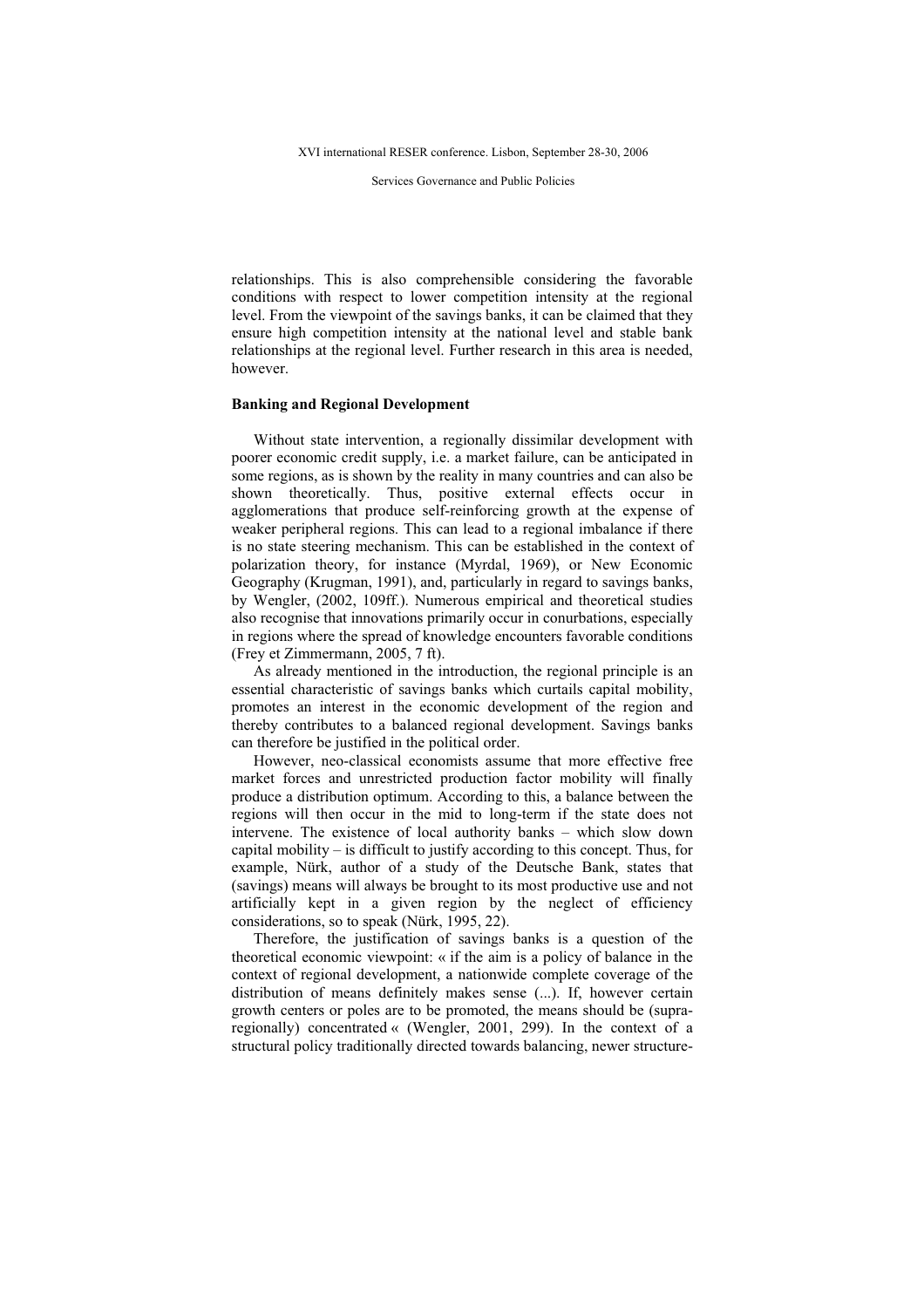Services Governance and Public Policies

political strategies such as the cluster approach also aim for the concentration of economic activities in a region and thus accept local imbalances.

Does this then mean that savings banks are counterproductive against the background of newer regional structural or cohesion policy approaches? Not at all, from a theoretical point of view. This is because the new approaches can only be successful when they develop growth potential and at the same time are oriented towards balance, as local players require, like already mentioned. Thus, savings banks are also acceptable from the regulatory viewpoint, if a growth-oriented structural policy is stipulation since on the one hand they can recognize local growth potential and play a part in its development; on the other hand, they are able to contribute to a regional policy that is directed towards balance. Thus, in the context of the savings banks, it is not a question of "either or", but "both".

And in fact the results in the research projects demonstrate that savings banks are important promoters for the economically regional development in order to develop growth potentials and to support poorer regions. They know about the specific problems and the endogenous potentials of the local and regional economy. The results from the researched savings banks are:

- Savings Banks are even in prosperous cities and agglomerative regions quite important for the development of SMBs
- In economically underdeveloped and or peripheral regions they have a very important function to guarantee the support of financial service, especially for the supply of loan and in total for the whole regional development.
- Despite the increasing meaning of internet-banking, regional banks are still important for loan-financing of SMBs. (Banking is still not spaceless)
- Regional savings banks have a huge knowledge of their clients and have the competence to decide themselves locally (in case of liquidity squeeze of companies they can therefore decide very quickly, to extend the borrowing limit)
- Local branches of regional savings-banks are an important focal point in context of small-scale retail development in weaker city quarters and rural villages.
- The regional structural meaning exceed beyond the core of financial services (e.g. savings banks are involved in regional cluster-activities or supporting projects to enhance the regional identity)
- They are able to adapt the regional development strategies (some regional actors used the expression: "learning institutions")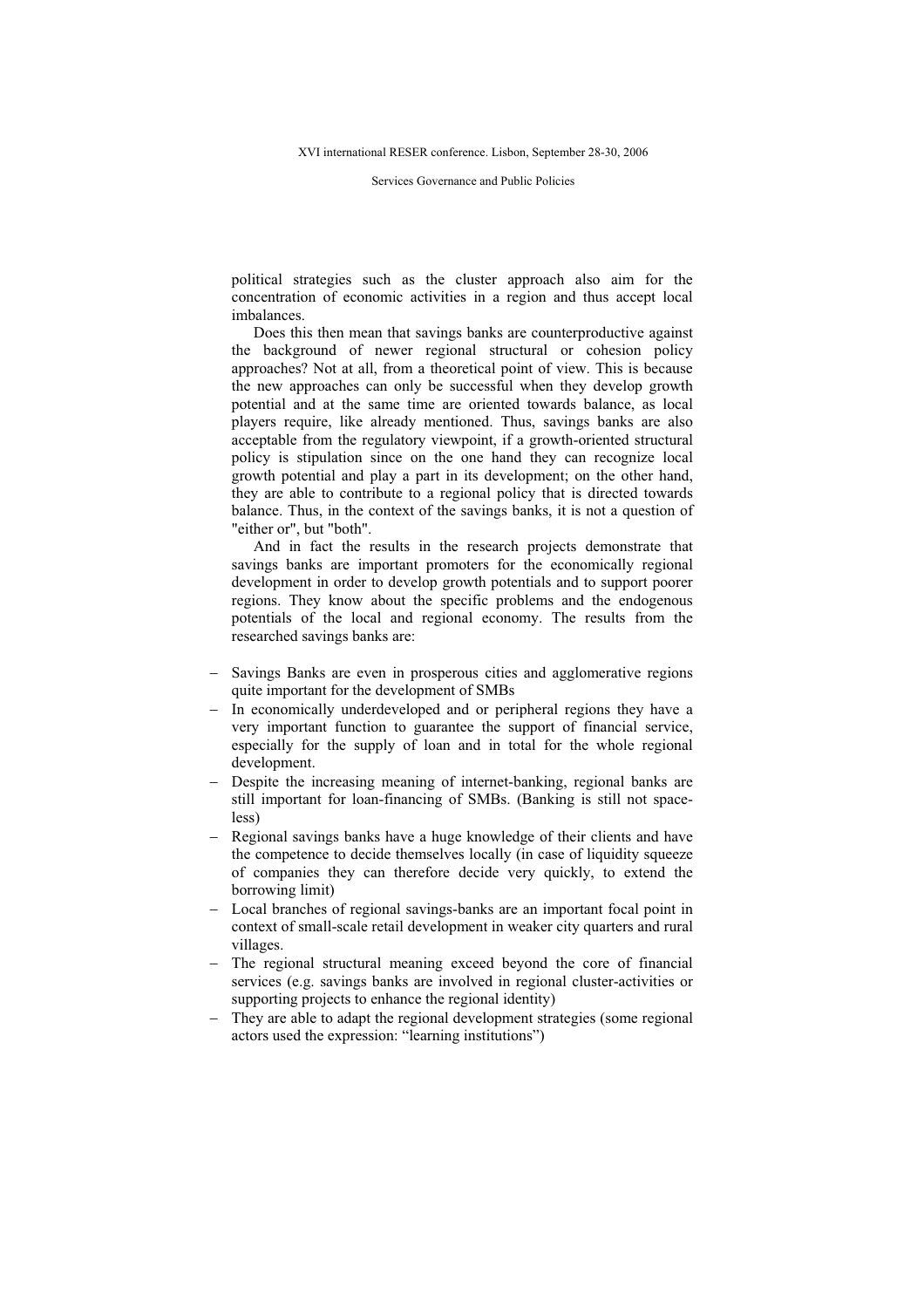Services Governance and Public Policies

The most overseen point is that they are doing this all without public subsidies.

## Regional Banks and Lock-In Effect: The Weakness of Strong Ties

On the first view it is for both, for the regional development in context of growth agenda and cohesion policy, as well as for the savings banks a big asset to be regional bounded, but the question arises if this principle can cause problems. For instance it could be mentioned that regional savings are kept unproductive in the region if there is not a balance between regional capital offer (savings) and demand (loans), or that undiversified investments in regional economies can amount to a particularly risky venture which, « can leave the banks vulnerable to bankruptcy. Centre banks are better placed, by reason of their size and their better diversified loan portfolios, to lend to the periphery « (Chick et Dow, 1988, 240). Because of some mechanism (e.g. inter-institutional risk swap, or proprietary position in financial instruments) of the savings banks financial group this argument can be neglected. More virulent is the thought that regional banks in poorer regions cannot be as successful as in regions with a higher prosperity, so that they eventually have negative impacts in concerning a balanced regional development. If savings banks financially are less prosperous in economically disadvantaged regions they cannot be an important promoter of regional cohesion.

In the classical economic thinking it seems logical that regional bounded banks are less successful in poorer regions than in wealthy regions, but if you take the modern banking-theory in consideration (c. chapter Banking Theory) some arguments could be find against this thinking, due to less banking competition and therefore stable customerbank relationships.

## Empirical Results

To answer the question if region savings banks in Germany can support a balanced regional development we examine the context between regional wealth and the economic success of the approximately 470 regions and savings banks. The first results are really meaningful: Like shown in the following chart savings banks in poorer regions are from the perspective of all of Germany a bit more successful than in wealthier regions.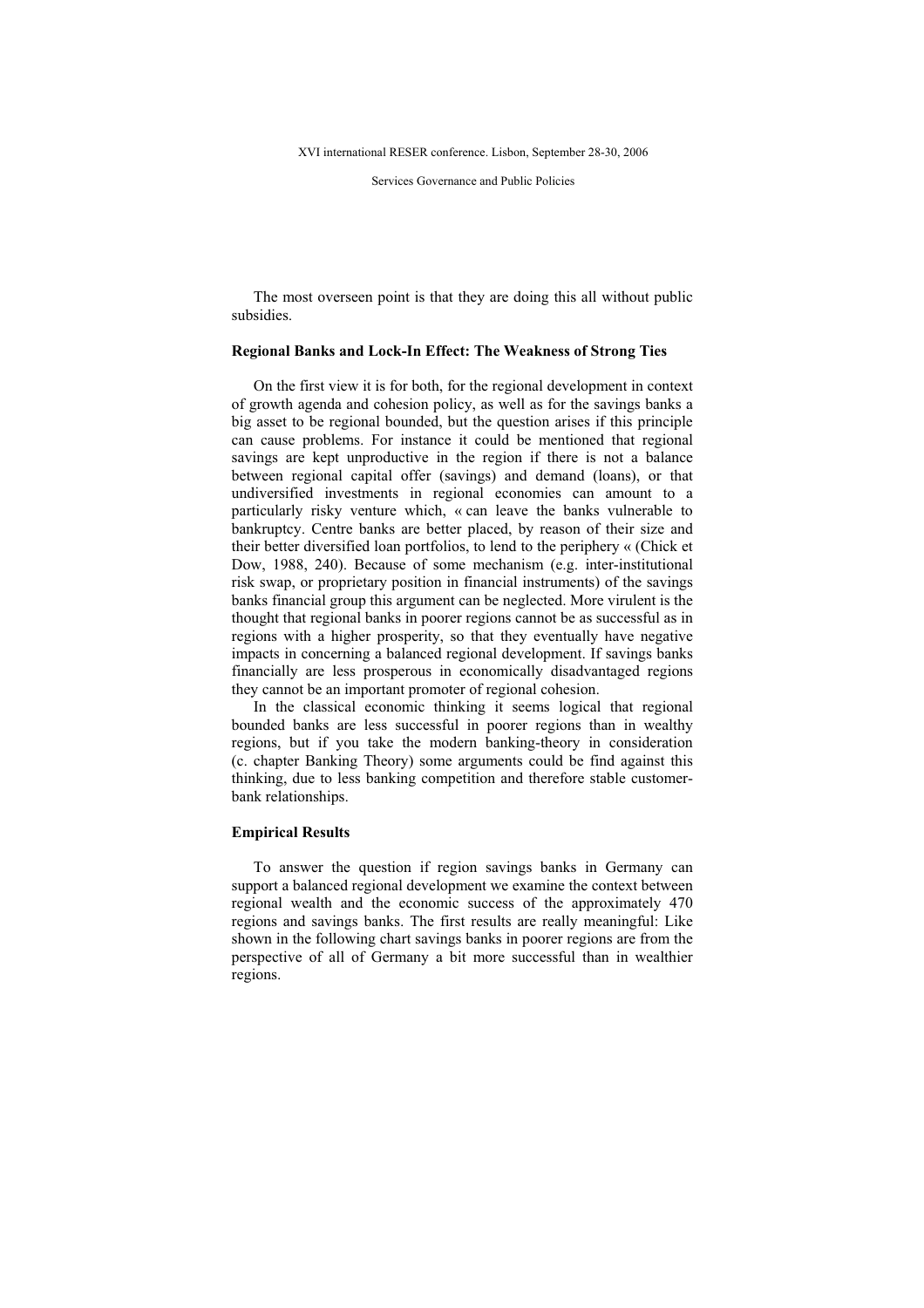XVI international RESER conference. Lisbon, September 28-30, 2006

Services Governance and Public Policies



Source: Statistische Ämter der Länder 2004 and 2005, BBR 2004 and 2005, own calculation

#### FIG. 1 Correlation between economic success of regional savings banks in germany and the regional prosperity

The x-axis of the sclatterplot shows the regional economic situation (measured with 6 different variables) and the y-axis demonstrates the success of savings banks (measured with the operation profit of the savings banks). If the region is poorer the regional indicator (x-axis) is increasing, so that a linear relationship shows that savings banks are more successful in poorer regions.

If you divide the main unit into eastern (former German Democratic Republic) and western regions, which is indicated due to the different economic and structural situation, you get for East-Germany an even more significant result, as shown in the next slide. To interpret the results you have to take in consideration that in East-Germany, especially in peripheral and economically undeveloped regions, the bankingcompetition is rather low. The higher banking-profits in these regions derive indirectly from the greater incentives of banks in these regions to establish lending relationships. The relationships between banks and customers are more and more meaningful in the newer banking theory. « Long-term relationships between banks and firms may be an important instrument for counteracting informational asymmetries » (Harhoff et Körting, 1998, 1318). In additional these banks are profiting from the better knowledge of the local or regional market as well as from less competition, which can be explained by classical economic theories. These regional information advantages lead to success of savings banks because of their affiliation in the savings bank financial group, which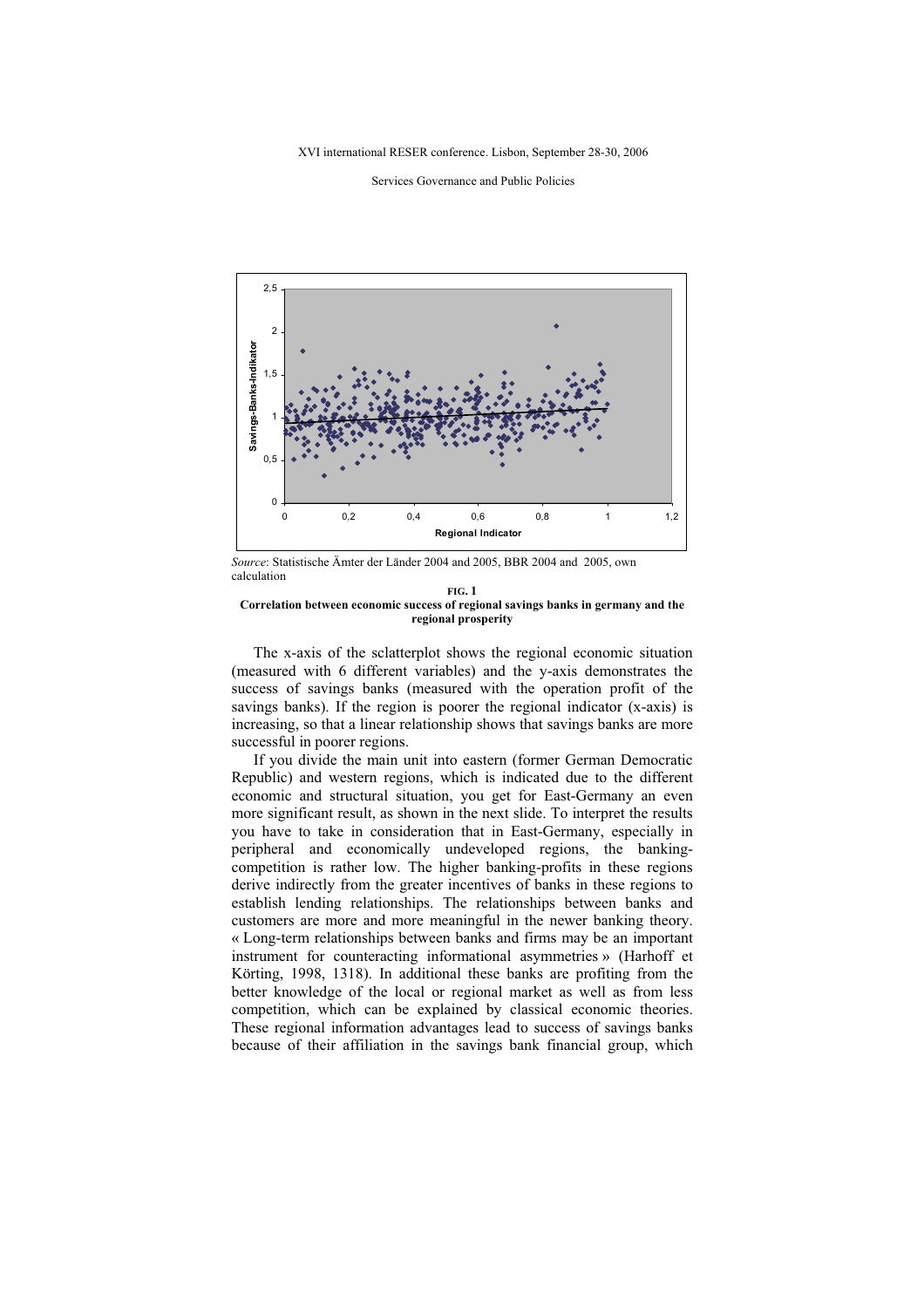Services Governance and Public Policies

enables them to act highly flexibly and individually way as locally independent institutes and at the same time to offer cost-effective general banking services.



Source: Statistische Ämter der Länder 2004 and 2005, BBR 2004 and 2005, own calculation

#### FIG. 2 Correlation between economic success of regional savings banks in Eastern Germany and the regional prosperity

The empirical results show that savings banks are at least equally successful in poorer regions and therefore able to promote a balanced regional development. You have to take in consideration that these findings are quite stable due to the reason that we examined the total main unit and not a sample.

## Some Final Remarks

By international comparison, the return on investment of German credit institutions is indeed rather low. But this is not necessarily because the bank market is too fragmented and the credit institutions are inefficient because of the high proportion of local authority public law banks and the rigid three column system, as many critics repeatedly claim. Low returns on capital can also result from a high level of competition, which leads to low cost bank services or they can also be the consequence of bad business decisions and depreciation adjustments. A current study of the KFW Bank Group (Kreditanstalt fur Wiederaufbau, Reconstruction Loan Corporation) demonstrates the high efficiency and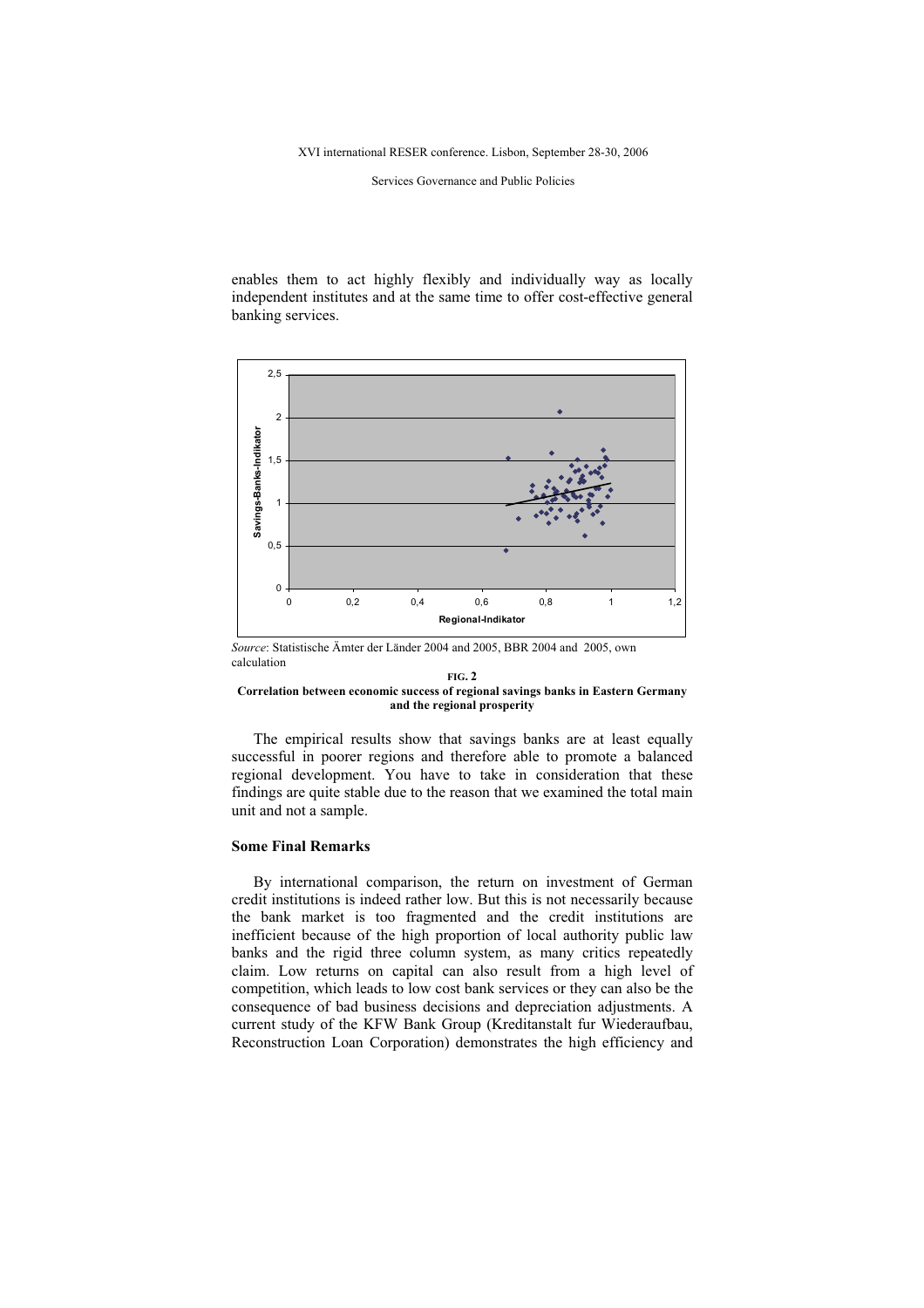Services Governance and Public Policies

low price structure of the German bank market (KfW Bankengruppe, 2005).

If private banks had access to savings banks and could get rid of this competition; their return on capital would surely be higher, which probably would have a positive effect on the stock market quotation. Thus, finally, the existence of savings banks is a political question. I believe this article has provided sufficient arguments for the reader to form his own opinion.

The fact that there is a potential for improvement of savings banks should under no circumstances be ignored. Thus, for example, they could more strongly adapt new financing instruments common in other countries, such as participation and venture capital, and also high risk small loan instruments (Micro Lending) to the German market with widespread supply. In this way, they would play the pioneering role they have so often assumed in the past.

Perhaps the listing of the advantages of the German savings bank system provides inspiration for bank systems in other countries, just as German savings banks and other banks in turn have learned from experiences from abroad. It would actually be a platitude to note that a one-to-one transfer would not make sense because of different conditions and cultures. But this occurs repeatedly in the reverse direction: the development in Germany is frequently discussed in relation to the deregulation of banks and privatization of state owned banks world-wide, and that other countries have done their "homework" unlike Germany. Here, the fact that savings banks are not state banks and do not enjoy a monopoly in any line of business is overlooked. A bank under public law also means something completely different in different nation states; therefore, no internationally valid procedure can be created and certainly not be applied to the very specific German bank market.

And it should not be ignored, that savings banks are an very important asset to reach targets of the EU: We could evidence that savings banks are an important actor to support a balanced regional development. And as we have shown they are helping as well the successful regions to develop their competitive strengths. Therefore the unique system of savings banks in Germany has a tendency to support the Lisbon Agenda as well as supporting the objective of Cohesion Policy without needing public subsidies.

### References

BACHTLER (J.), WISHLADE (F.), 2004, « Searching for Consensus: The Debate on Reforming EU Cohesion Policy », Glasgow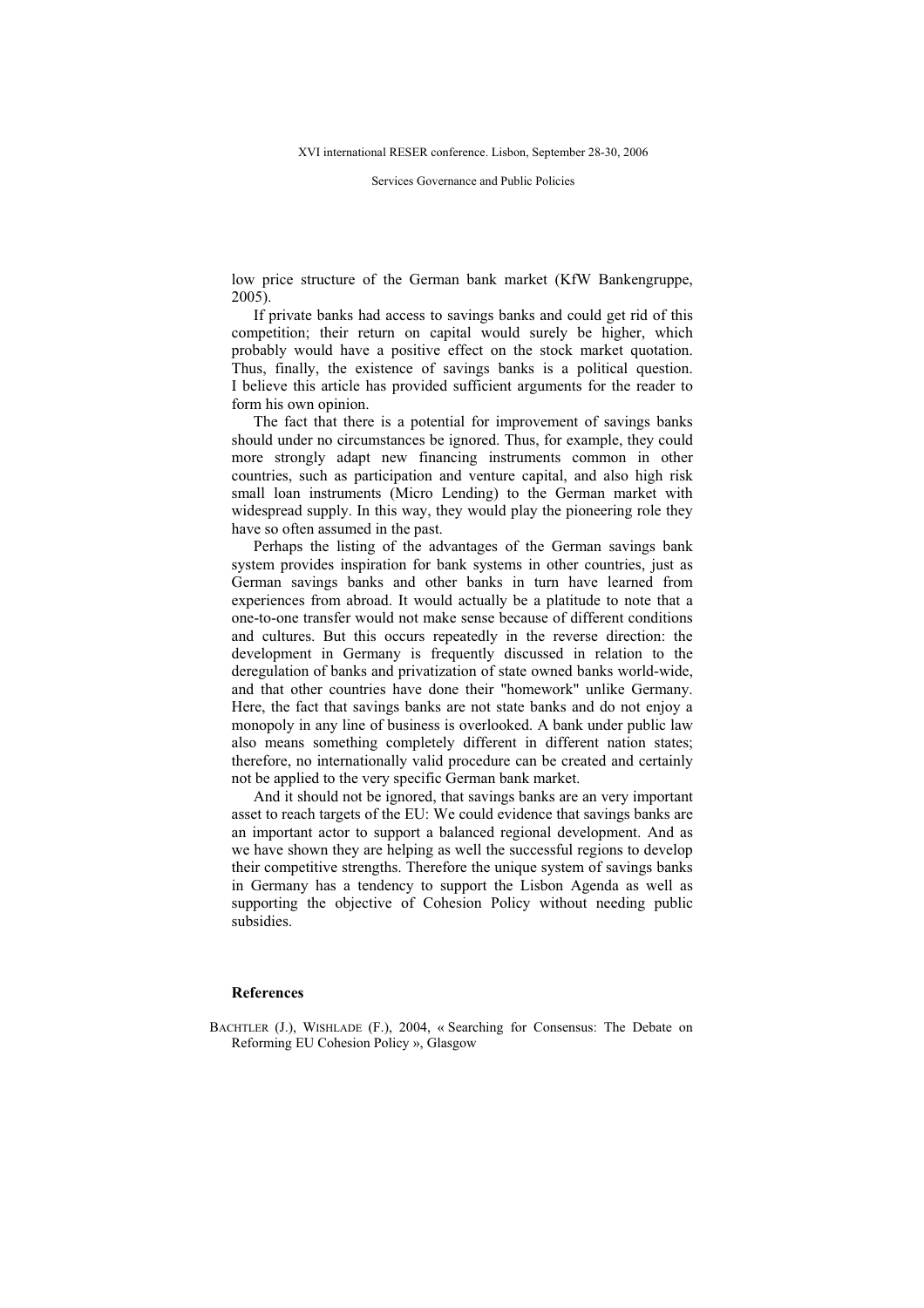Services Governance and Public Policies

- BBR (Bundesamt für Bauwesen und Raumordnung), 2004, « Indikatoren und Karten zur Raumentwicklung » – Ausgabe 2004. CD-Rom
- BBR (Bundesamt für Bauwesen und Raumordnung), 2005, « Indikatoren und Karten zur Raumentwicklung » – Ausgabe 2005. CD-Rom
- CETORELLI (N.), GAMBERA (M.), 2001, « Banking Market Structure, Financial Dependence and Growth: International Evidence from Industry Data ». In: The Journal of Finance, Vol. LVI, No.2, April 2001, pp. 617-648
- CHICK (V.), DOW (S.), 1988, « A Post-Keynesian Perspective on the Relation Between Banking and Regional Development ». In: Arestis (P.) (ed.), Post-Keynesian monetary economics. pp. 219-250
- Deutsche Bundesbank, 2005, Finanzstabilitätsbericht
- DYBE (G.), 2003, « Regionaler Wirtschaftlicher Wandel. Die Sicht der evolutionären Ökonomie und der "Neuen Wachstumstheorie" ». Münster, Hamburg und London
- ENGERER (H.), SCHROOTEN (M.), 2004, « Untersuchung der Grundlagen und Entwicklungsperspektiven des Bankensektors in Deutschland (Dreisäulensystem)" im Auftrag des Bundesministeriums der Finanzen ». Deutsches Institut für Wirtschaftsforschung
- FISCHER (K.-H.), PFEIL (C.), 2004, « Regulation and Competition in German Banking ». In: Krahnnen (J.P.), Schmidt (R.), The German financial system. Oxford, pp. 291-349
- FREY (R.L.), ZIMMERMANN (H.), 2005, « Neue Rahmenbedingungen für die Raumordnung als Chance für marktwirtschaftliche Instrumente ». In: disp 2/2005.
- GÄRTNER (S.), 2003, « Sparkassen als Akteure einer integrierten Regionalentwicklung: Potenzial für die Zukunft oder Illusion? » Graue Reihe des Instituts Arbeit und Technik Nr. 2003-05. Gelsenkirchen
- HAHNE (U.), STACKELBERG (K. VON), 1994, « Regionale Entwicklungstheorien. Konkurrierende Ansätze zur Erklärung der wirtschaftlichen Entwicklung in Regionen ». Freiburg
- HARHOFF (D.), KÖRTING (T.), 1998, « Lending relationships in Germany Empirical evidence from survey data ». In: Journal of Banking & Finance 22. pp. 1317-1353
- KFW Bankengruppe, 2005, « Das deutsche Kreditgewerbe im internationalen Vergleich: Betriebswirtschaftlich wenig rentable, volkswirtschaftlich hoch produktiv ». KfW-Research, Nr. 17, Juli 2005.
- KLAGGE (B.), MARTIN (R.), 2005, « Decentralized versus centralized financial systems: is there a case for local capital markets? » In: Journal of Economics Geography, H. 5, pp. 387-421.
- KRUGMAN (P.), 1991, « Geography and Trade ». London.
- MOULART (F.), SEKIA (F.), 2003, « Territorial Innovation Models: A Critical Survey ». In: Regional Studies. Vol. 37, pp. 289-302
- MYRDAL (G.), 1969, « Economic Theory and Under-Developed Regions ». p. 146, London. First published 1957
- NÜRK (B.), 1995, « Privatisierung von Sparkassen und Landesbanken überzeugende Gegenargumente fehlen ». In: Deutsche Bank Bulletin 17.März 1995, S. 20-24.
- NURSKE (R.), 1993, « Problems of Capital Formation in underdeveloped Countries ». Oxford
- PORTER (M.), 1999(b), « Wettbewerb und Strategie ». München
- PORTER (M.), 1993, « Nationale Wettbewerbsvorteile. Erfolgreich konkurrieren auf dem Weltmarkt ». Wien